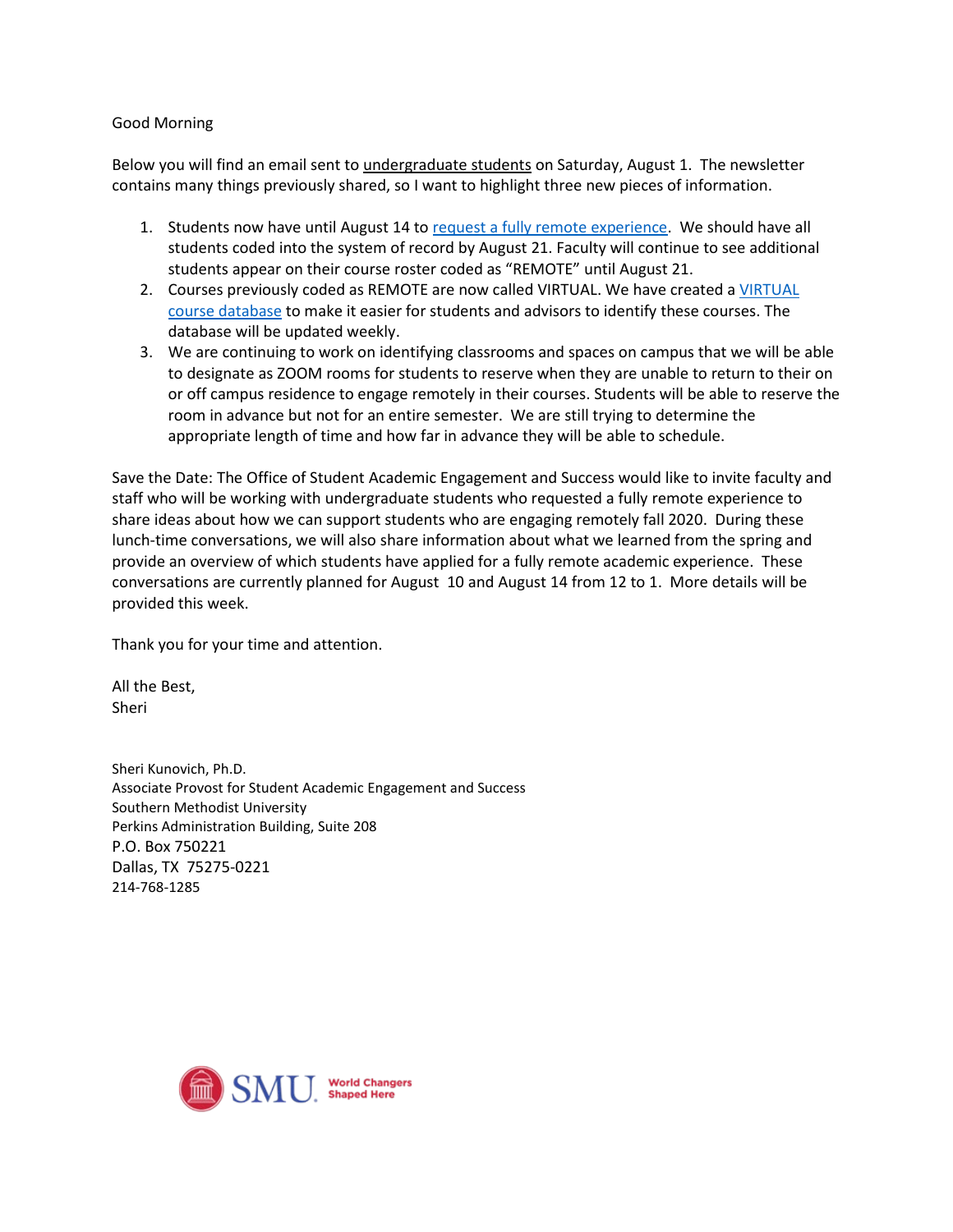

*Fall 2020*

### **Two Course Formats:**

#### **SMUFlex**

- Classes will be delivered at the scheduled time in a classroom space on campus. Students are expected to engage at assigned times during both in person and virtual class formats.
	- o Exceptions might be made for students approved for a fully remote academic experience in the fall.
	- o Students engaging virtually will be expected to have their cameras on unless they are experiencing technical limitations.
- **Students on campus** will be assigned to "red" and "blue" cohorts with alternating schedules to allow for in-person and virtual engagement during the semester.
	- o Classroom space and teaching format will determine when this is necessary. Students would alternate between in-person and Zoombased engagement at the scheduled course time.
	- o Students will learn more about the "red" and "blue" cohorts prior to the first week of the semester.
	- o Students on campus are expected to attend class in person as long as they are feeling well and have not been asked to self-quarantine. To help ensure this, faculty will not use punitive attendance policies in fall 2020.
	- o Students in the classroom will be required to wear face coverings and maintain a distance of 6 feet from one another at all times (as recommended by **[SMU's Taskforce for a Healthy Opening Fall 2020\)](https://blog.smu.edu/coronavirus-covid-19/2020/04/27/presidents-task-force-for-a-healthy-opening-fall-2020/?utm_source=email&utm_medium=taskforce-link&utm_campaign=smuconnected07302020)**.
- **Students approved for a remote academic experience** will be allowed to attend virtually all semester.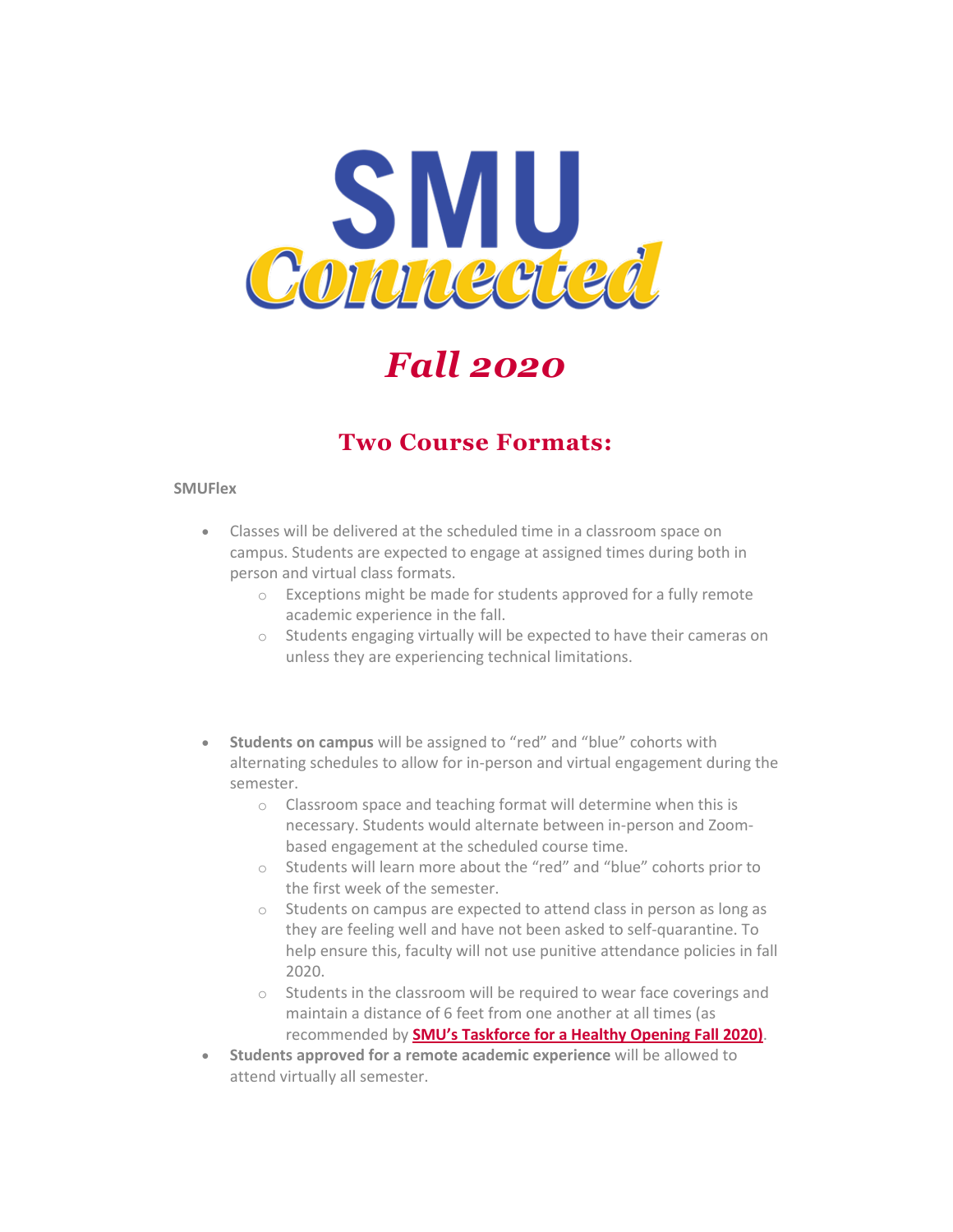- o Class will be delivered in real-time via Zoom as well as recorded.
- o Students engaging virtually will be expected to have their cameras on unless they are experiencing technical limitations.

#### **VIRTUAL**

- **Virtual (Previously called REMOTE)** You should notice that your courses previously labeled REMOTE are now called VIRTUAL.
- We have also created a **[Virtual Courses Database](https://www.smu.edu/Provost/ProvostOffice/SAES/Updates-for-Fall-2020/VirtualCourses?utm_source=email&utm_medium=database-link&utm_campaign=smuconnected07302020)** to help you quickly identify which courses are available in this format.
- VIRTUAL courses will have one-third synchronous content delivered via Zoom at the assigned time listed in My.SMU.
- VIRTUAL courses will be managed through Canvas, our learning management system (LMS).
- Faculty members teaching in this format have spent many hours training and preparing for an exciting remote experience that involves the same type of activities that you experience in a classroom (e.g. group work and discussions).

### **Two Student Experiences:**

#### **On Campus**

• Students will engage with us in person, on campus in both SMUFlex and VIRTUAL class formats.

#### **Remote**

- Students **[who have asked for a remote academic experience](https://www.smu.edu/Provost/ProvostOffice/SAES/Updates-for-Fall-2020?utm_source=email&utm_medium=fully-virtual-link&utm_campaign=smuconnected07302020)** will engage with their courses virtually and may continue to engage in-person or virtually with campus services.The final deadline to request a fully remote academic experience is August 14, 2020. This deadline now applies to both on and offcampus students.
- Students planning to live on-campus should NOT apply for a fully remote academic experience.
- Remote students may enroll in either VIRTUAL or SMUFlex courses . However, they may prefer the VIRTUAL courses since they are specifically designed for virtual engagement.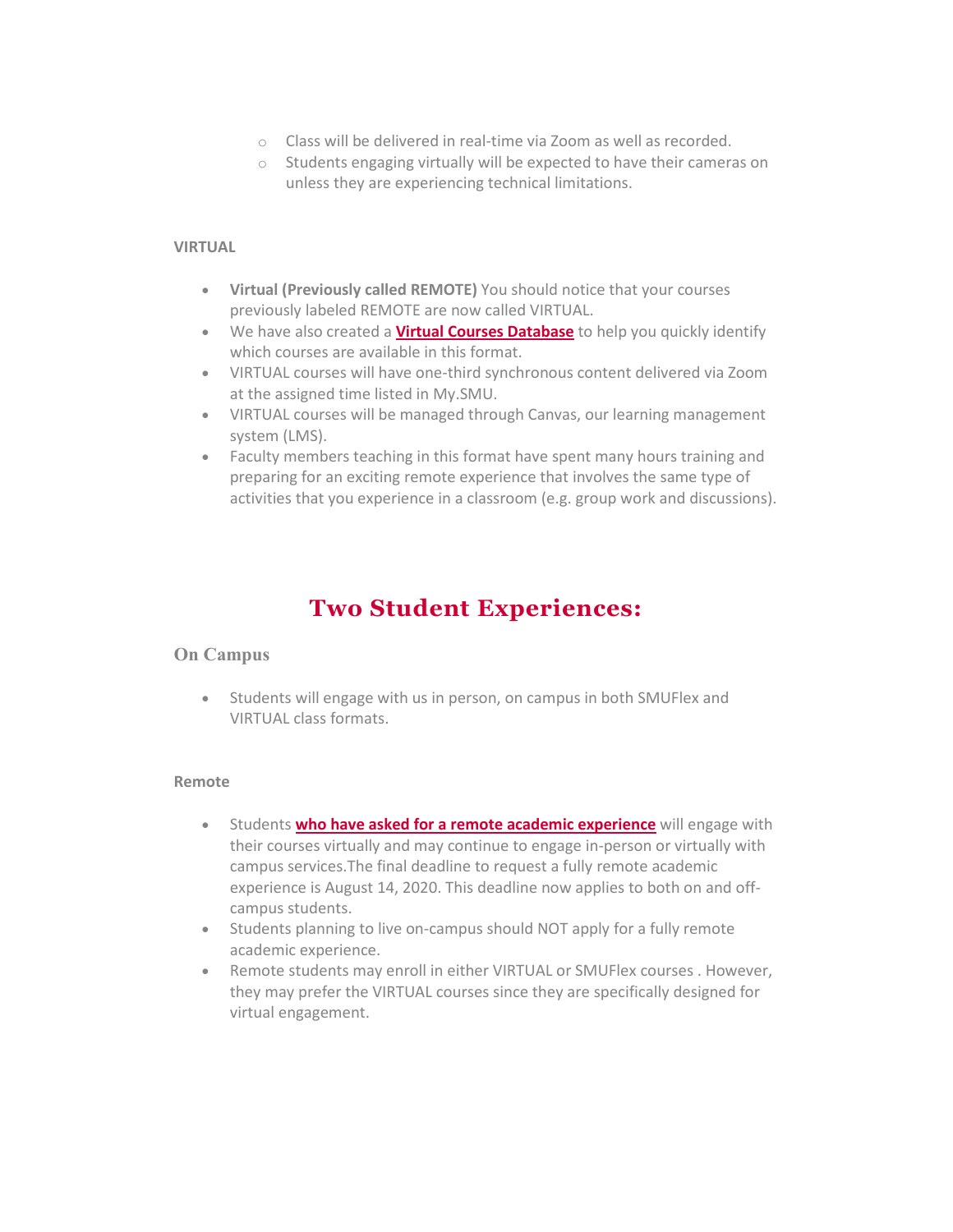# *Where Will I Attend Class?*

### **CLASSROOMS ON CAMPUS**



You will attend your SMUFlex courses in classrooms prepared for social distancing and you will wear your face-covering during the class. Students should expect their SMUFlex courses to include in-person attendance every week.



## **ZOOM ROOMS ON CAMPUS**

Zoom rooms will be spread across campus and will provide students with a quiet space to engage virtually in their courses when necessary. Most